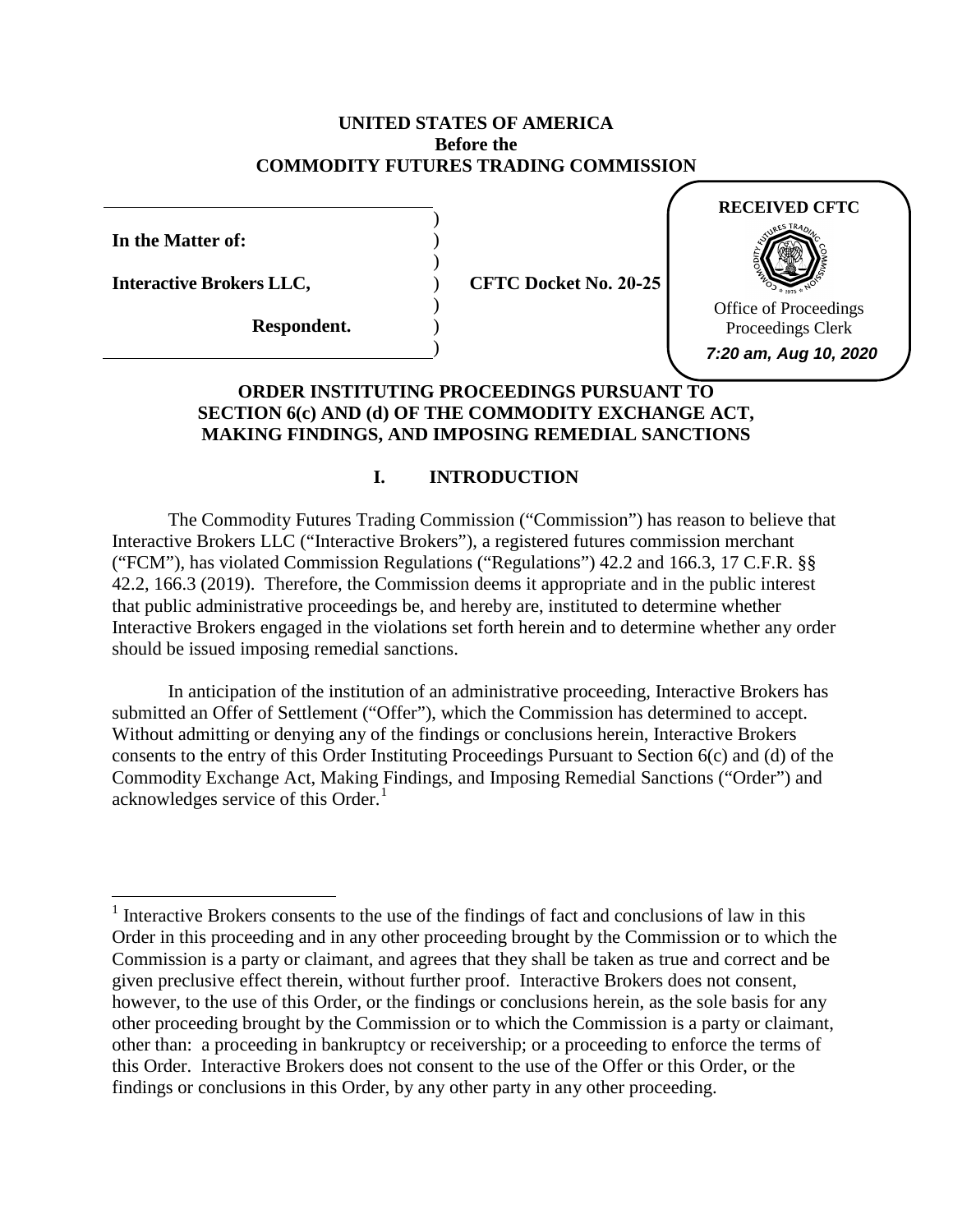#### **II. FINDINGS**

The Commission finds the following:

#### **A. SUMMARY**

 failed to diligently supervise its employees' handling of several commodity trading accounts held customer monitoring. As a result, Interactive Brokers employees failed to identify or adequately From June 2014 through November 2018 (the "Relevant Period"), Interactive Brokers at Interactive Brokers that were the subject of recent enforcement actions and nonpublic investigations initiated by the Commission. The account holders involved in those matters include Haena Park ("Park"), Nathan Schleifer ("Schleifer"), and Hyun Joo (a/k/a Grace) Hong ("Grace Hong"), along with two additional individuals ("Customer A" and "Customer B") against whom the Commission has not filed charges to date. Interactive Brokers' failure to provide sufficient oversight of its employees' handling of these accounts contributed to its failure to maintain an adequate anti-money laundering ("AML") program and to conduct appropriate investigate certain indicia of suspicious activity in the accounts at issue that, according to Interactive Brokers' own compliance procedures and given its knowledge of each customer's background and trading patterns, should have prompted the filing of Suspicious Activity Reports ("SARs") with appropriate authorities. In each matter, Interactive Brokers failed to file a SAR when it had a duty to do so.

investigation to determine whether to file a SAR. In three of the underlying matters, unbeknownst to Interactive Brokers, the account holders used their accounts at Interactive Brokers to defraud investors of millions of dollars. Moreover, in several of the matters, Interactive Brokers learned, through responding to a subpoena or other request from a government authority, that the account holder was under investigation by a regulator or law enforcement agency but did not adequately conduct its own

 conducting investigations of account activity and making SAR determinations. Interactive policies and procedures with respect to customer surveillance. By virtue of this conduct, As these failures reflect, Interactive Brokers lacked a reasonably designed process for Brokers also failed to ensure that its officers, employees, and agents followed its established Interactive Brokers engaged in acts and practices that violated Regulations 42.2 and 166.3, 17 C.F.R. §§ 42.2, 166.3 (2019).

#### **B. RESPONDENT**

 Interactive Brokers LLC is registered with the Commission as an FCM that maintains its Brokers has been registered with the Commission since December 2, 1994. Interactive Brokers principal place of business at One Pickwick Plaza, Greenwich, Connecticut 06830. Interactive is also a Forex Dealer Member of the National Futures Association ("NFA").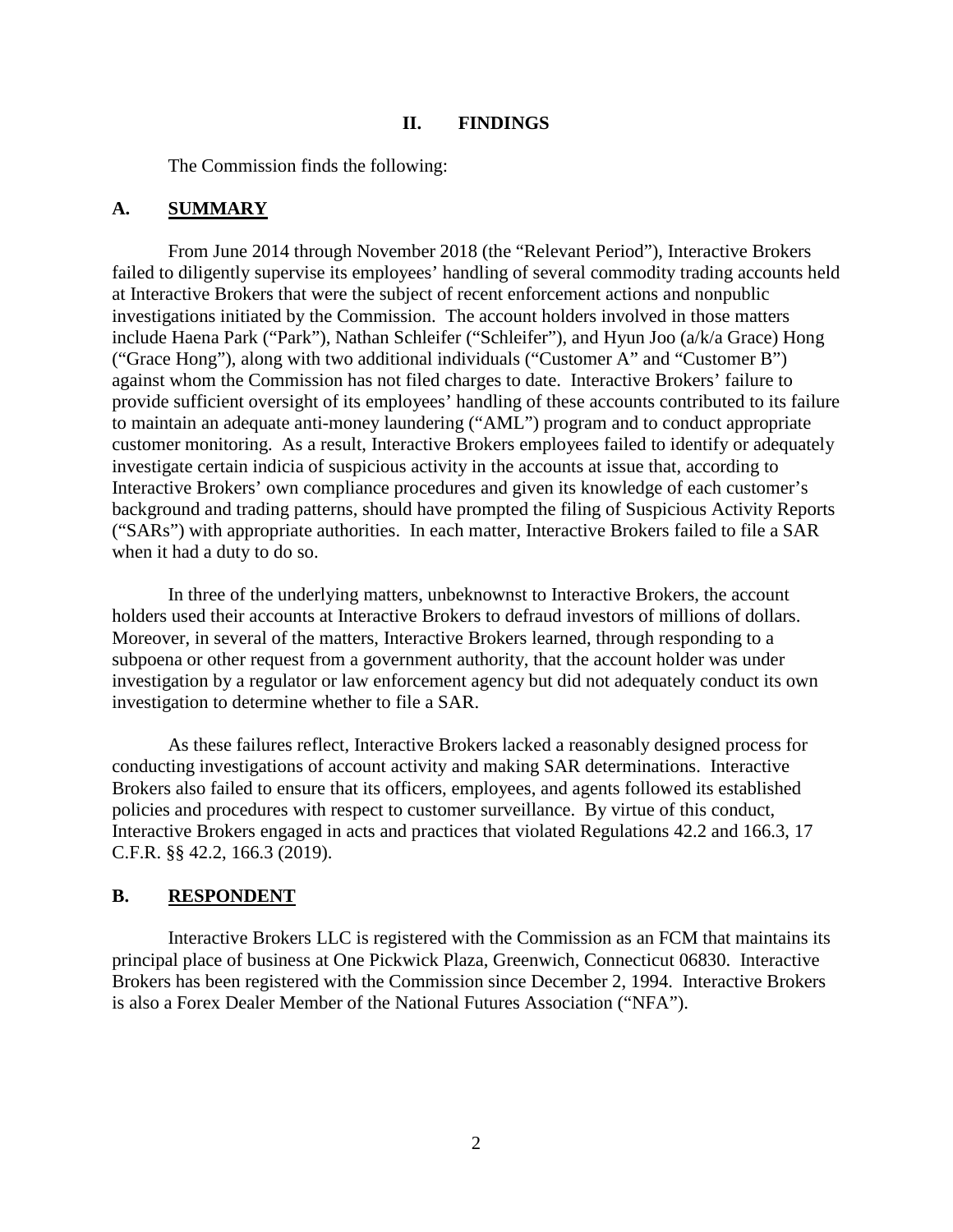# **C. FACTS**

## **1. Interactive Brokers Failed to Implement Reasonably Designed Policies and Procedures to Detect and Cause the Reporting of Suspicious Transactions.**

 promulgated by the Financial Crimes Enforcement Network ("FinCEN"), including FinCEN necessitate the filing of a SAR. Some of the red flags that Interactive Brokers compliance personnel were expected to detect and investigate included situations where a customer's account Interactive Brokers had an AML program in effect during the Relevant Period that consisted of written supervisory procedures ("WSPs"), among other components. Interactive Brokers' WSPs relating to the filing of SARs incorporated the requirements of regulations Regulation 1026.320, 31 C.F.R. § 1026.320 (2019), which dictates when FCMs such as Interactive Brokers must file SARs. The WSPs also identified specific "red flags" that could had "inflows of funds or other assets well beyond the known income or resources of the [c]ustomer," or where a customer's transactions and/or volume of aggregate activity were "inconsistent with the expected purpose of the account" or were "unusual and unexpected" in comparison with other market participants.

 department. The WSPs required those officers to perform additional due diligence and evaluate circumstances relating to the particular customer and the particular transaction." In the event that Interactive Brokers compliance personnel detected any suspicious activity, the WSPs required them to promptly notify designated officers in the compliance whether to file a SAR, taking into consideration Interactive Brokers' "knowledge of the [c]ustomer's business practices, trading activity[,] and trading patterns" and "all of the facts and

 manipulative practices[,]" Interactive Brokers had no mechanism to combine information generated by the reports to identify patterns and trends across them over time. As a result, analysts searched for relevant information manually across systems and spreadsheets, including the number of times an account had appeared on a particular report and whether an account was appearing on multiple reports. Likewise, to identify if an account holder had been the subject of Given the size and nature of Interactive Brokers' business, these procedures limited the ability of analysts to recognize the full scope of a customer's activity and led them to overlook facts and circumstances that amounted to red flags. While Interactive Brokers maintained these basic written policies, it failed to commit adequate resources to its AML program during the Relevant Period to ensure that it was reasonably equipped to monitor, detect, escalate, and report suspicious activity in practice. In particular, Interactive Brokers failed to employ a sufficient number of compliance analysts to adequately review dozens of lengthy surveillance reports for suspicious activity across Interactive Brokers' customer base. In addition, although the WSPs represented that these various reports were "designed to identify potential trading rule violations, including previous investigations, regulatory inquiries, or SAR filings, analysts had to search through internal communications and then contact the Interactive Brokers staff involved in any prior investigation to understand what documentation was utilized and what conclusions were reached.

 circumstances that amounted to red flags. In addition, Interactive Brokers had no policies or procedures in place requiring that compliance personnel document steps taken and decisions made during the investigative and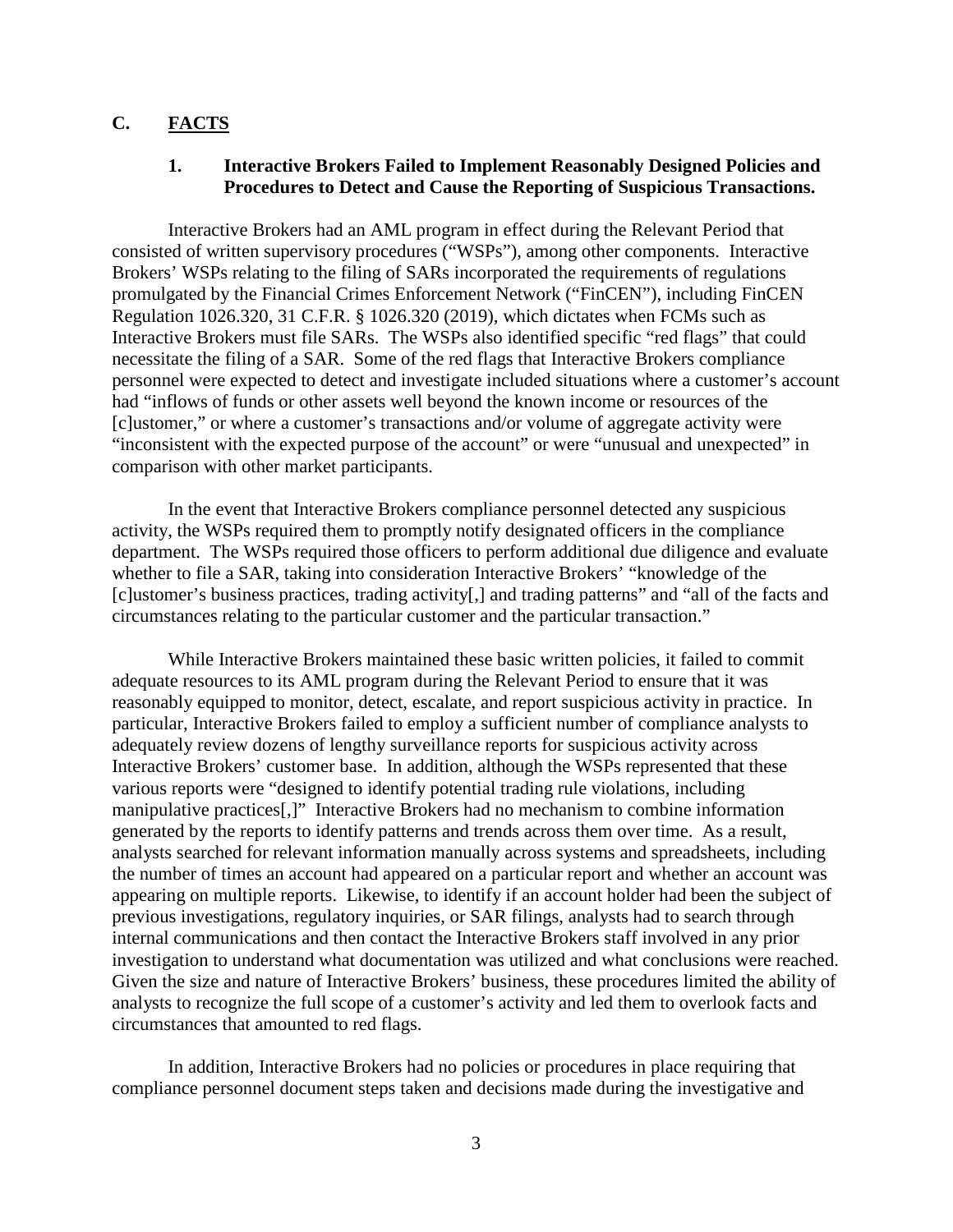filing determinations. The lack of documentation reflected the absence of a comprehensive, SAR consideration process. Consequently, other than analysts' notes on the surveillance reports themselves or in emails escalating potentially suspicious activity, Interactive Brokers staff failed to keep complete and detailed written records when conducting investigations and making SAR standardized procedure for opening, conducting, escalating, and concluding investigations.

# **2. Interactive Brokers Failed to Diligently Supervise Its Employees' Handling of the Accounts at Issue and Failed to Timely Report Suspicious Activity to the Appropriate Authorities.**

As a result of the deficiencies in Interactive Brokers' process for monitoring customer accounts, Interactive Brokers failed to detect and/or report instances of suspicious activity during the Relevant Period, in the matters described below.

# **a. Park**

-

# *i. The Commission's Action Against Park*

 Southern District of New York against Park and her companies, Phaetra Capital GP LLC, resulted in the entry of a consent permanent injunction. *CFTC v. Park*, No. 1:16-cv-04120 On June 2, 2016, the Commission filed a complaint in the U.S. District Court for the Phaetra Capital Management LP, and Argenta Group LLC (collectively, the "Park Entities"), that (S.D.N.Y. Feb. 7, 2018), ECF No. 50. The order found that from at least January 2010 through June 2016, Park and the Park Entities fraudulently induced fifty members of the public to invest over \$23 million in an unregistered commodity pool that traded futures contracts as well as leveraged or margined retail off-exchange foreign currencies. *Id.* at 7. 2

 in her Interactive Brokers account after the withdrawals. *Id.* at 8.<sup>3</sup> The order further found that Park transferred the funds contributed by pool participants into a personal trading account maintained in her own name at Interactive Brokers, where she traded on behalf of the pool. In total, Park deposited \$21 million of pooled funds into her Interactive Brokers account, and she sustained losses in seventy-four of the ninety-one months that she traded. Unbeknownst to Interactive Brokers, Park also withdrew and misappropriated funds not lost in trading for her personal use. Her trading losses, including commissions and fees, ultimately totaled nearly \$19 million, which constituted 99% of the pooled funds remaining

 (less amounts paid by Park towards the restitution amount ordered in the criminal action). *CFTC*   $2^2$  On December 3, 2018, the court entered an Opinion and Order in the Commission's case further requiring the Park Entities to pay nearly \$23 million in restitution to defrauded investors *v. Park*, No. 16-cv-4120 (VEC), 2018 WL 6324810, at \*3-5 (Dec. 3, 2018).

 $3$  On July 8, 2016, Park was indicted in a related criminal proceeding in the U.S. District Court for the Southern District of New York. Indictment, *United States v. Park*, No. 1:16-cr-00473 (S.D.N.Y. July 8, 2016), ECF No. 9. She pleaded guilty to one count of commodities fraud and was subsequently sentenced to a three-year term of imprisonment and ordered to pay \$23 million in restitution, reflecting the net loss to the victims of her scheme. Judgment in a Criminal Case,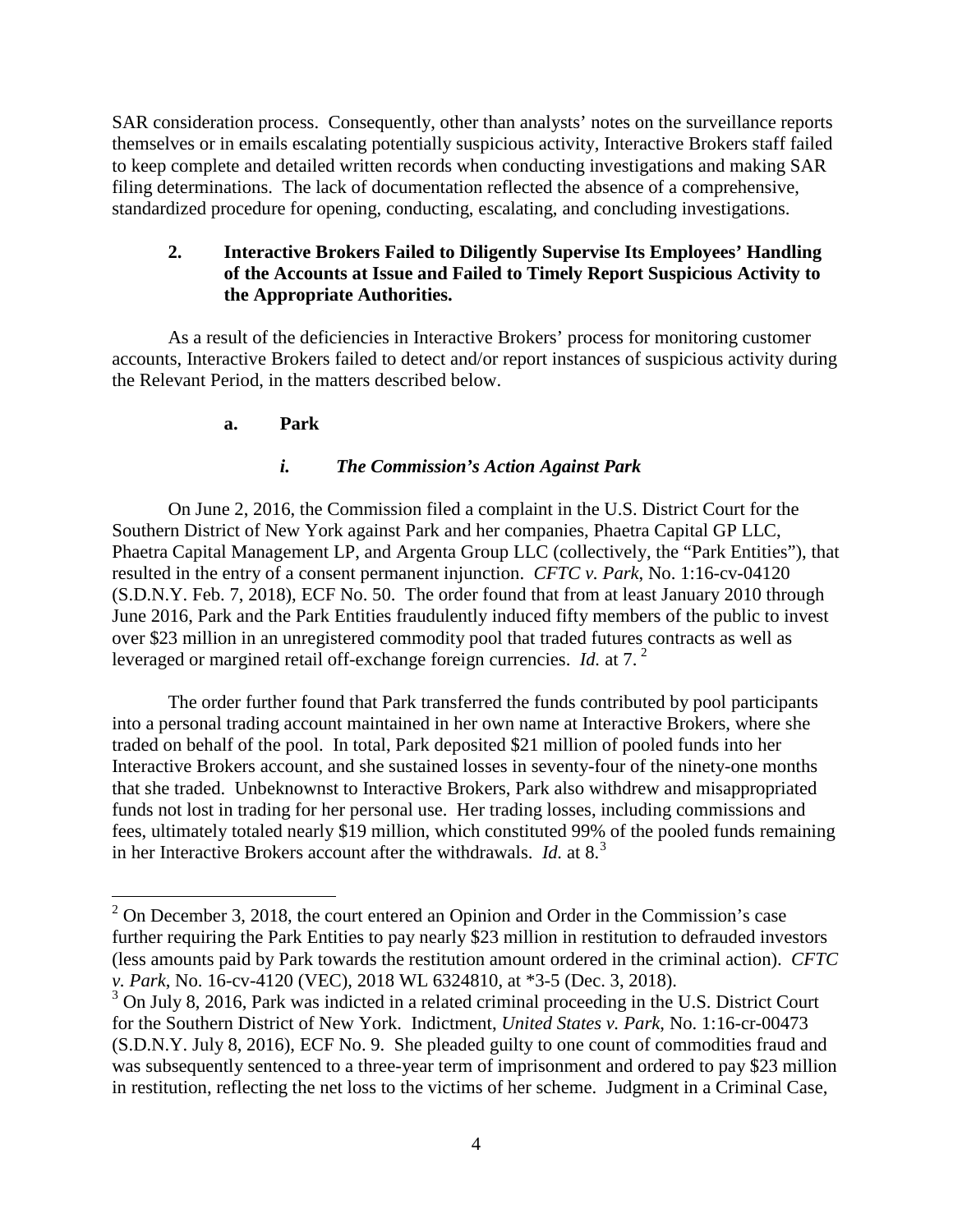## *ii. Interactive Brokers Failed to Diligently Supervise its Employees' Handling of Park's Account and Failed to Promptly Report Her Activities.*

At the time that Park opened her account at Interactive Brokers, she executed account opening documents in which she represented to Interactive Brokers that she was self-employed as an "at home trader" and had no other sources of income. She also represented that her net worth was between \$5 million and \$10 million.

 Over the course of Park's trading at Interactive Brokers, the money flowing into her account increased significantly. For example, in 2012, Park made several deposits into her account and sustained substantial losses. For example, in 2012, 2013, 2014, and 2015, Park lost account totaling \$2.7 million. Thereafter, in 2013, 2014, and 2015, Park deposited \$2.6 million, \$3.4 million, and \$7.9 million into the account, respectively. These amounts, when taken together, exceeded Park's stated net worth as originally disclosed in her account opening documents and were of a size that suggested she may have been trading using funds provided by third parties. Simultaneously, Park significantly increased her trading in her Interactive Brokers \$2.5 million, \$2.2 million, \$2.3 million, and \$7.8 million, respectively.

 Interactive Brokers' compliance department. In particular, at least five times between October  more than six withdrawals and/or deposits in a given month. Interactive Brokers' WSPs and information known about the customer to determine if the activity was suspicious. By Park's account regularly appeared on various surveillance reports generated by 2014 and January 2016, Park was included in a monthly report identifying all customers who had instructed compliance analysts to review this report in the context of other activity in the account September 2014, the cumulative deposits into Park's account totaled approximately \$10.2 million, exceeding her stated net worth of \$10 million.

 conducted only a cursory review of her trading activity without verifying the source of the funds Park deposited into her account. Interactive Brokers staff also failed to fully and accurately In addition, at least a dozen times between January 2013 and December 2015, Park appeared on a report that identified account holders whose losses exceeded a certain percentage of their stated liquid net worth. The report was run monthly and searched for data over the prior six months. Each time Park appeared on this report, Interactive Brokers compliance staff document the items they reviewed in concluding that Park's trading activity did not require further investigation or monitoring.

By November 2014, Park's cumulative losses totaled \$9.6 million, and her cumulative deposits totaled nearly \$10.7 million. At that point, the flow of funds into her account relative to her stated net worth, and her lack of regard for the profitability of her trades, were indicia suggesting that she may have been pooling the funds of third parties—transactions in which

 $\overline{a}$ 

*Park*, No. 1:16-cr-00473 (S.D.N.Y. July 11, 2017), ECF No. 43, and Amended Order of Restitution*, Park*, No. 1:16-cr-00473 (S.D.N.Y. October 1, 2019), ECF No. 55.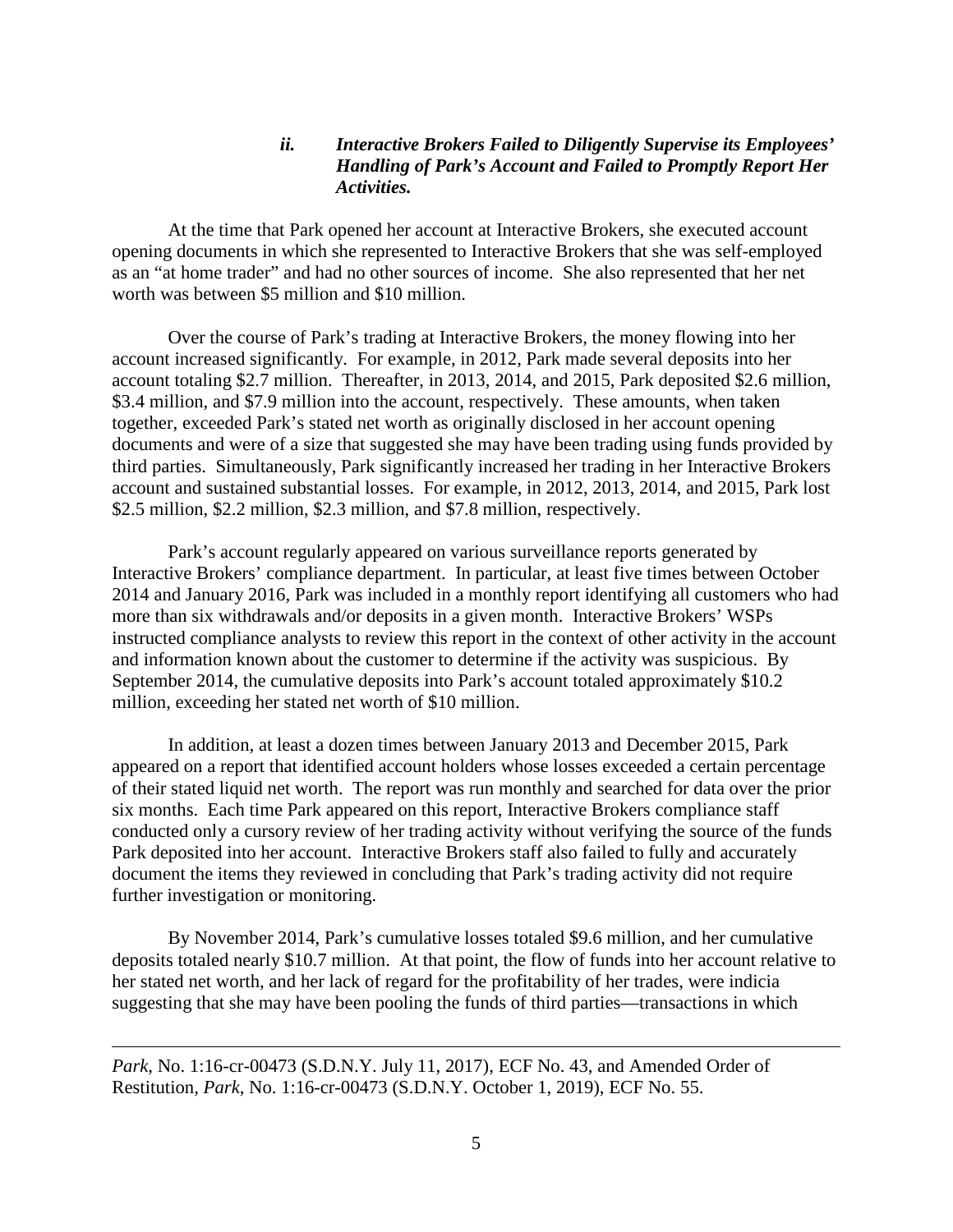Interactive Brokers should not have expected Park to engage. Park also appeared on multiple surveillance reports in subsequent months that should have prompted a review of her account. Pursuant to Interactive Brokers' WSPs and FinCEN Regulation 1026.320, 31 C.F.R. § 1026.320 (2019), Interactive Brokers should have recognized her account activity as suspicious and filed a SAR by no later than February 2015, but it failed to do so.

#### **b. Schleifer**

#### *i. The Commission's Action Against Schleifer*

 On April 12, 2016, the Commission filed and settled fraud and related charges against Schleifer and his company, Galileo Trading, LLC ("Galileo"). *In re Galileo Trading, LLC*, \$420,000 civil monetary penalty, and \$38,022 in disgorgement of ill-gotten gains. *Id.* at \*7-8. CFTC No. 16-14, 2016 WL 1534231 (Apr. 2, 2016). From 2009 through 2014, Schleifer and Galileo fraudulently solicited at least \$1.8 million from multiple individuals for the stated purpose of managing futures trading accounts at Interactive Brokers on their behalf. Despite representing that he was an experienced commodities trader and that he had a profitable trading history, between 2008 and 2014, none of the accounts Schleifer managed at Interactive Brokers were profitable. *Id.* at \*1-2. In settling the Commission's charges against them, Schleifer and Galileo agreed to pay approximately \$1.2 million in restitution to defrauded customers, a

# *His Activities. ii. Interactive Brokers Failed to Diligently Supervise its Employees' Handling of Schleifer's Accounts and Failed to Promptly Report*

 Galileo had registered with the Commission as a Commodity Pool Operator ("CPO") and and Interactive Brokers did not otherwise detect Schleifer's registration as an AP of a CPO/CTA a Commodity Trading Advisor ("CTA") in 2004, and Schleifer registered with the Commission as an Associated Person ("AP") of Galileo that same year. Schleifer did not disclose his registration to Interactive Brokers when he opened personal trading accounts at the firm in 2008, at any point during the life of his personal accounts or the accounts of his customers.

 Interactive Brokers conducted an investigation of Schleifer's accounts in 2014 after trading activities. For at least a year at that point, Schleifer had been marketing himself on a documents with respect to his registration status. Interactive Brokers also received a request receiving a grand jury subpoena from the Manhattan District Attorney's Office related to his public website for Galileo that touted the fact he was registered with the Commission and discussed his trading of futures, equities, and options contracts. Interactive Brokers failed to detect Galileo's website and failed to detect that Schleifer had lied on his account opening from the Commission for information related to Schleifer in October 2014.

 law enforcement agency was investigating the matter. Nevertheless, Interactive Brokers failed to The WSPs instructed Interactive Brokers' employees to file continuing-activity SARs where suspicious activity continued, and did not include an exception for circumstances where a file a SAR regarding Schleifer's trading activities following its receipt of the grand jury subpoena and the Commission's request, based on Interactive Brokers' employees' erroneous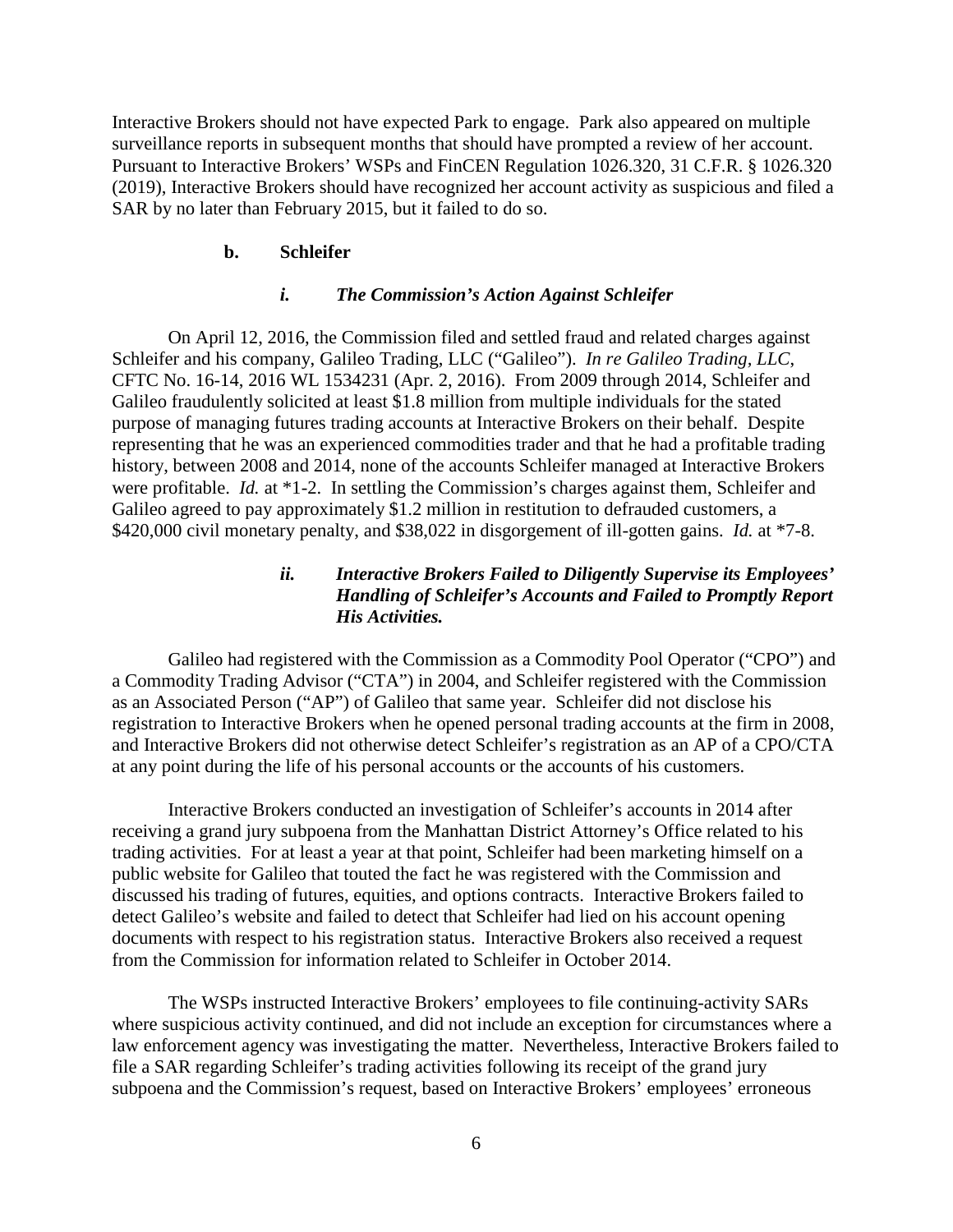belief that a SAR did not have to be filed when a government agency was aware of the conduct in question, and he continued trading for several managed accounts after that point. In 2016, Interactive Brokers learned that the Commission had ordered Schleifer to pay restitution and penalties in connection with his investment scheme but still did not file a SAR at that time.

## **c. Grace Hong**

 $\overline{a}$ 

#### *i. The Commission's Action Against Grace Hong*

 Sung (a/k/a Lawrence or Laurence) Hong ("Lawrence Hong" and together with his wife, the "Hongs"), in the U.S. District Court for the Western District of Washington. That case resulted with an earlier investment scheme. *Id.* at \*3-6. On June 1, 2017, the Commission filed a complaint against Grace Hong and her husband, in a default order. *CFTC v. Pishon Holding LLC*, No. 17-cv-00847, 2018 WL 6812655 (W.D. Wash. Dec. 27, 2018), ECF No. 68. The order found that the Hongs fraudulently solicited more than \$11 million from customers for the purpose of trading futures contracts via their company, Pishon Holding, LLC ("Pishon"), and misappropriated more than \$1.2 million in customer funds. Additionally, the Hongs misrepresented the success of their trading history and the advisor fees Pishon would charge customers. They also failed to inform customers that Lawrence Hong had previously pleaded guilty to wire fraud and served thirty-three months in prison in connection

 each customer's quarterly account value, regardless of whether the account was profitable. Per funds to Pishon's bank account for their personal use. *Id.* at \*5-7.<sup>4</sup> The order further found that based on the Hongs' fraudulent representations and omissions, their customers opened and funded twelve futures trading accounts at Interactive Brokers and authorized Pishon to control the trading in those accounts. While the Hongs had told investors that fees would only be taken from profits, they included a clause in their customer investment agreements that permitted Pishon to receive a "performance fee" equal to 25% of the customer agreements, Interactive Brokers withdrew the performance fee from client accounts and transferred the funds to an account held in Pishon's name. The Hongs then transferred the

# *ii. Interactive Brokers Failed to Diligently Supervise its Employees' Handling of Pishon's Accounts.*

 By early 2017, some of Pishon's customers began contacting Interactive Brokers' customer service department with questions and concerns about their accounts. In one instance, a representative of a church group that held an account with Pishon noticed that Pishon had

 District Court for the Western District of Washington in which they ultimately pleaded guilty to <sup>4</sup> The Hongs were separately arrested and indicted in a parallel criminal proceeding in the U.S. multiple counts. Plea Agreements, *United States v. Hong*, No. 17-cr-00163 (W.D. Wash. Mar. 27 and 30, 2018), ECF Nos. 85 and 88. In October 2018, Lawrence Hong was sentenced to a 180-month prison term, and Grace Hong was sentenced to a 72-month prison term. The court in the criminal matter also ordered that the Hongs pay nearly \$13 million in restitution. Judgments , *Hong*, No. 17-cr-00163 (W.D. Wash. Oct. 11, 2018), ECF Nos. 130 and 132.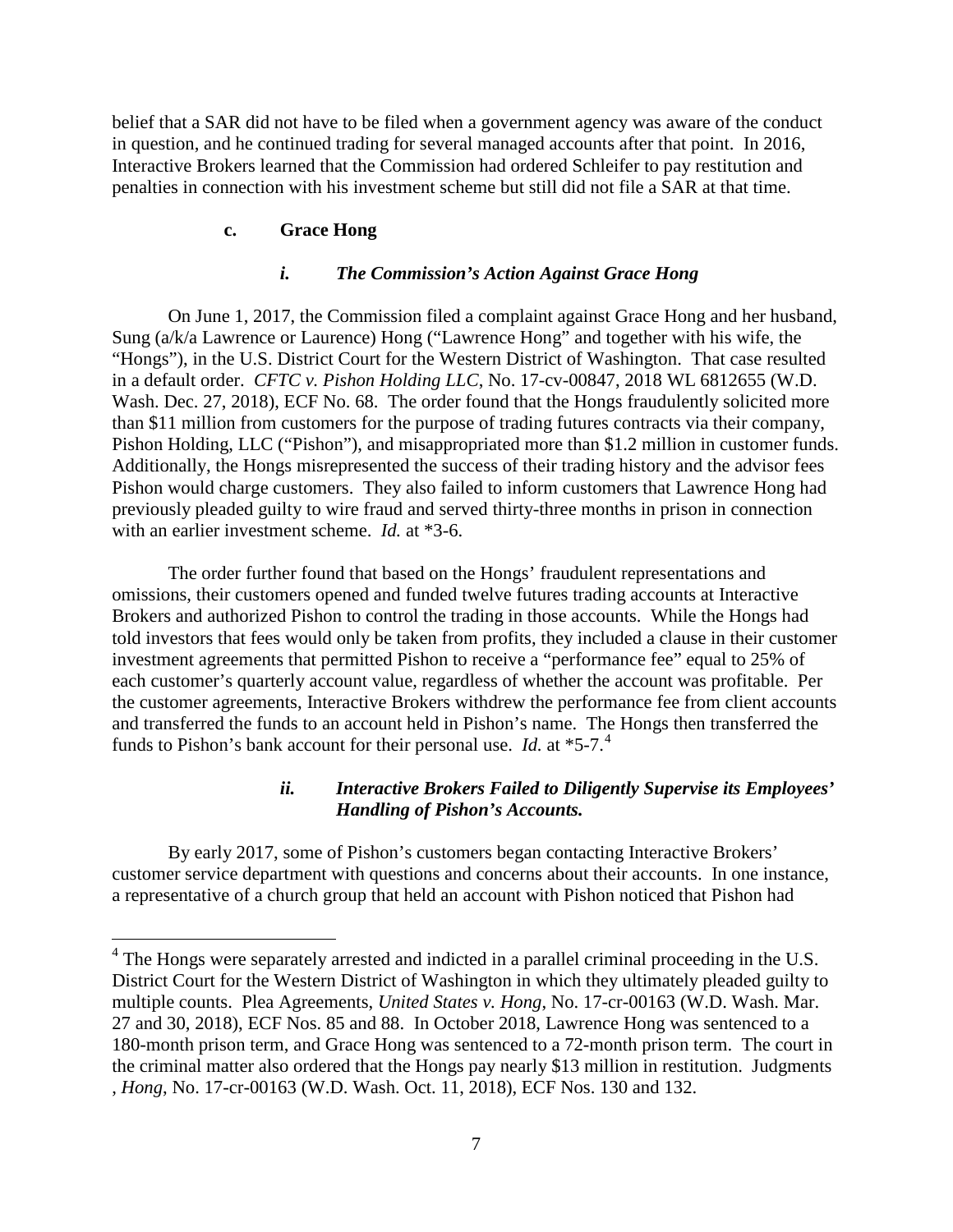charged the account approximately \$57,000 in fees over one quarter. The customer contacted Interactive Brokers in February 2017 to inquire about the management fees Pishon had charged to the group's account.

 explained to the representative that the group was being charged an annualized percentage of policies or procedures in place to address the training of customer service representatives or any escalate Pishon's activities for further review. One of Interactive Brokers' customer service representatives reviewed the account and 25% of the account's net liquidation value applied on a quarterly basis. The Interactive Brokers representative commented that the fees appeared abnormally high, that the typical advisor rate was between 0.5% and 2.5% of an account's value, and that the group should consider terminating its relationship with Pishon. Although during the Relevant Period customer service representatives were required to participate in AML training, Interactive Brokers had no written other functions outside of the compliance department in the identification of suspicious activity. Despite flagging the abnormally high rate to the customer and the Interactive Brokers employee's knowledge that Pishon was charging such excessive fees, the employee failed to

# **d. Customer A**

# *i. Interactive Brokers Failed to Diligently Supervise its Employees' Handling of Customer A's Account and Failed to Promptly Report Their Activities.*

 In January 2015, Customer A opened a personal trading account at Interactive Brokers. regarding order placement activity by Customer A. Customer A had been placing very large prices to fluctuate. Customer A's transactions incurred repeated and significant losses. Later in Interactive Brokers' Chief Compliance Officer of that fact in writing. Eight months later, CME Group ("CME") sent a request to Interactive Brokers for information market orders that frequently traded through numerous price levels and may have caused futures 2015, CME opened a formal investigation into Customer A's trading activity and notified

 adverse movements in the market price of the contract being traded. Interactive Brokers also Interactive Brokers proceeded to conduct its own review of Customer A's trading activity and found that Customer A manually placed large market orders in index futures, which due to their immense size, would execute through the liquidity in the open order book and cause identified multiple instances where Customer A had violated the margin requirements applicable to their account. When Customer A represented to Interactive Brokers that Customer A was not attempting to manipulate or disrupt the market, Interactive Brokers discussed with Customer A alternative order types that would allow Customer A to achieve the same outcome with less disruption to the market. However, Customer A did not continue to use these order types and Interactive Brokers allowed Customer A to continue trading without filing a SAR.

 multiple surveillance reports and alerts generated by Interactive Brokers' compliance department In the first two years of trading with Interactive Brokers, Customer A deposited tens of millions of dollars and had almost as much in trading losses. Customer A's account appeared on during that period. In addition, the volume of Customer A's transactions was unusual compared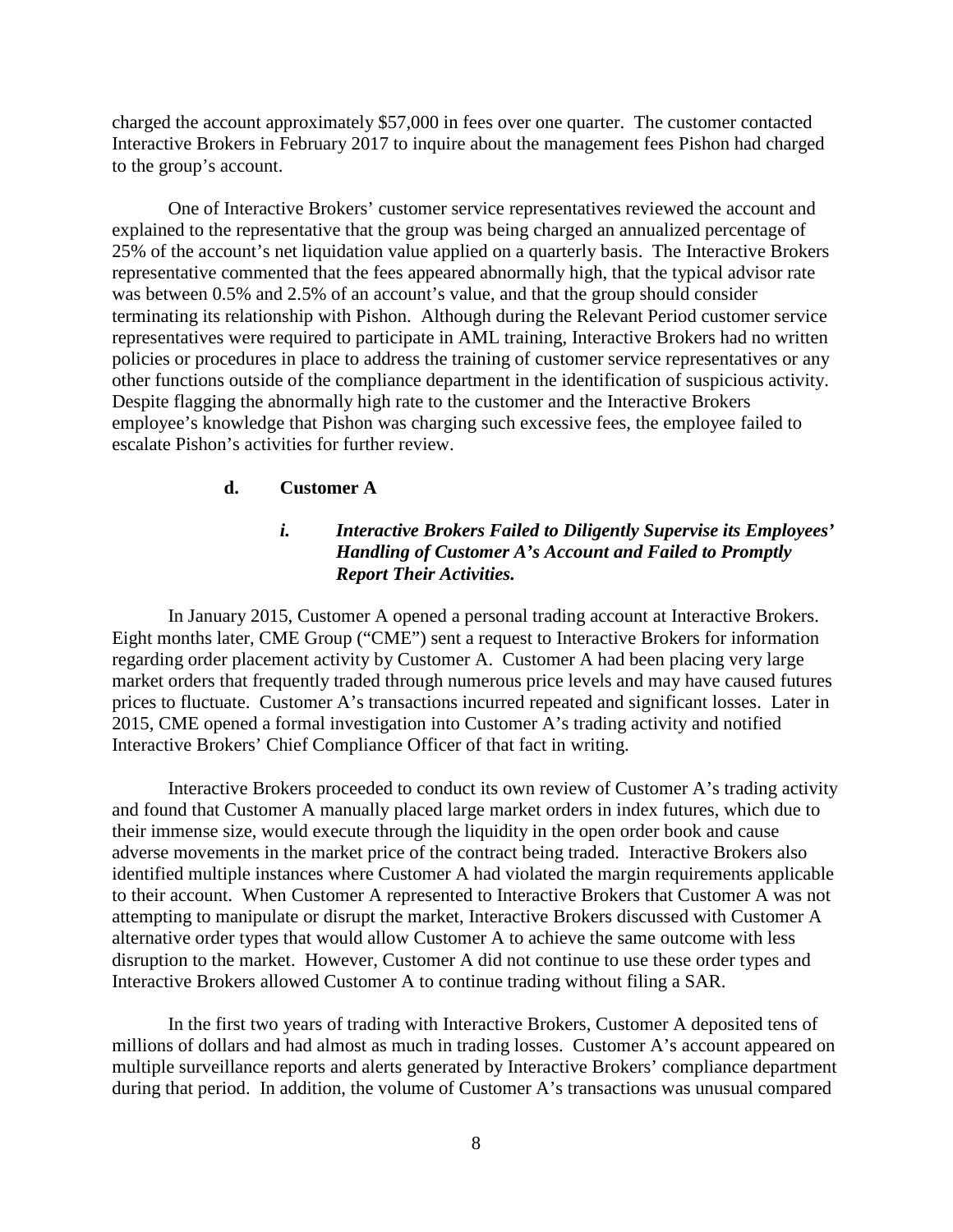to other market participants—a red flag identified by Interactive Brokers' WSPs as requiring investigation and escalation.

However, Interactive Brokers did not timely file a SAR in connection with Customer A when it had reason to suspect that a SAR was warranted.

# **e. Customer B**

# *i. Interactive Brokers Failed to Diligently Supervise its Employees' Handling of Customer B's Accounts and Failed to Promptly Report Their Activities.*

 In 2013, Customer B opened one of several accounts at Interactive Brokers. A few years prior, Customer B had been fined by the Securities and Exchange Commission ("SEC") for defrauding mutual fund shareholders and served time in prison following a parallel criminal proceeding. At the time that Customer B opened their first account, Interactive Brokers lacked appropriate risk-based procedures for conducting customer due diligence, nor did Interactive Brokers place Customer B on a watch list for any enhanced ongoing monitoring.

 limits and ultimately instructed Customer B to drastically trim their positions. By the end of In or around August 2018, Customer B embarked on a new trading strategy and began accumulating VIX futures contracts in various maturities. By mid-October 2018, Customer B's positions in VIX contracts were unusually large for the market. Around that time, Interactive Brokers' risk department began communicating with Customer B about implementing position October 2018, Customer B moved half of their account balances to another FCM.

 similarly situated businesses. The WSPs further provided that if Interactive Brokers personnel knew that a customer had "a questionable background" or was "the subject of news reports Customer B's accumulation of such a large position constituted a red flag warranting further investigation under Interactive Brokers' WSPs. The WSPs instructed employees to promptly notify senior officers in the compliance department if a customer's transactions and/or volumes of aggregate activity were unusual and unexpected in comparison with the volumes of indicating possible criminal, civil, or regulatory violations," those circumstances would constitute an additional red flag requiring investigation. Moreover, on or about October 22, 2018, the NFA sent a request for information to Interactive Brokers on behalf of the Cboe Futures Exchange regarding the nature of Customer B's accounts and their trading strategies.

 investigation to determine whether, in light of Customer B's trading patterns, and their Notwithstanding the NFA inquiry, Interactive Brokers failed to conduct an AML regulatory and criminal background, a SAR should be filed.

## **3. Interactive Brokers' Remediation**

 Brokers has engaged in remedial measures relating to its AML program. Interactive Brokers The Commission recognizes that since the commencement of its investigation, Interactive represents that it has enhanced its internal controls designed to detect suspicious activity, as detailed in Part V.F., below.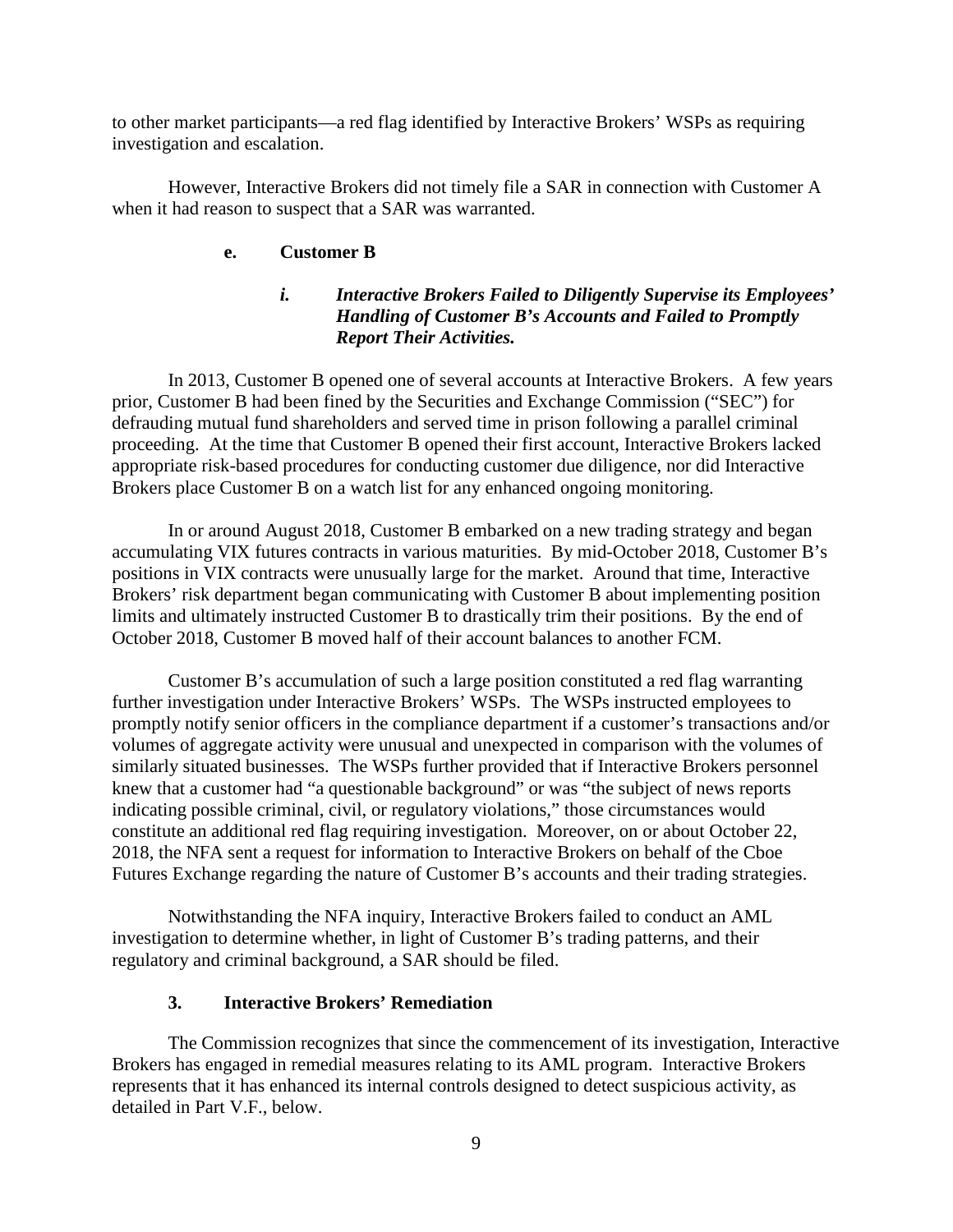#### **III. LEGAL DISCUSSION**

## **A. Interactive Brokers Failed to Create an Adequate Supervisory System and to Diligently Supervise its Officers, Employees, and Agents in Violation of Regulation 166.3.**

 (except associated persons who have no supervisory duties) an affirmative duty to "diligently Regulation 166.3, 17 C.F.R. § 166.3 (2019), imposes on every Commission registrant supervise the handling by its partners, officers, employees and agents . . . of all commodity interest accounts carried, operated, advised or introduced by the registrant and all other activities of its partners, officers, employees and agents . . . relating to its business as a Commission registrant." A violation of Regulation 166.3 is an independent violation for which no underlying violation is necessary. *See, e.g*., *In re Collins*, CFTC No. 94-13, 1997 WL 761927, at \*10 (Dec. 10, 1997) ("It is well settled that a violation under Rule 166.3 is 'an independent and primary violation for which no underlying violation is necessary.'" (citation omitted)); *In re GNP Commodities, Inc*., CFTC No. 89-1, 1992 WL 201158, at \*17 n.11 (Aug. 11, 1992) ("Rule 166.3 establishes failure to supervise as an independent and primary violation . . . ." (citation omitted)), *aff'd in part and modified sub nom. Monieson v. CFTC*, 996 F.2d 852 (7th Cir. 1993).

 *Commodities*, 1992 WL 201158, at *\**17-19 (providing that, even if an adequate supervisory showing either that: (1) the registrant's supervisory system was generally inadequate; or (2) the 15-21, 2015 WL 2066891, at \*3 (May 1, 2015) (consent order) (citing *In re Murlas*  For a registrant to fulfill its duties under Regulation 166.3, it must both design an adequate program of supervision and ensure that the program is followed. *See GNP*  system is in place, Regulation 166.3 can still be violated if the supervisory system is not diligently administered). As a result, a violation of Regulation 166.3 "is demonstrated by registrant failed to perform its supervisory duties diligently." *In re FCStone, LLC,* CFTC No. *Commodities, Inc.*, CFTC No. 85-29, 1995 WL 523563, at \*9 (Sept. 1, 1995)). Evidence of violations that "should be detected by a diligent system of supervision, either because of the nature of the violations or because the violations have occurred repeatedly[,]" is probative of a failure to supervise. *In re Paragon Futures Ass'n*, CFTC No. 88-18, 1992 WL 74261, at \*14 (Apr. 1, 1992).

As set forth above, Interactive Brokers both failed to adopt an adequate supervisory system and failed to perform its supervisory duties diligently in violation of Regulation 166.3. First, Interactive Brokers failed to create sufficient policies and procedures for documenting, monitoring, and reporting suspicious trading practices as required by the Bank Secrecy Act ("BSA") and for training personnel to identify transactions or issues that warranted investigation. Second, Interactive Brokers failed to diligently supervise its employees to ensure compliance with existing written policies regarding the investigation of account activity. As a result, Interactive Brokers violated Regulation 166.3.

#### **B. Interactive Brokers Failed to Timely File SARs in Violation of Regulation 42.2.**

 Section 4g(a) of the Commodity Exchange Act (the "Act"), 7 U.S.C. § 6g(a) (2018), requires FCMs (among others) to "make such reports as are required by the Commission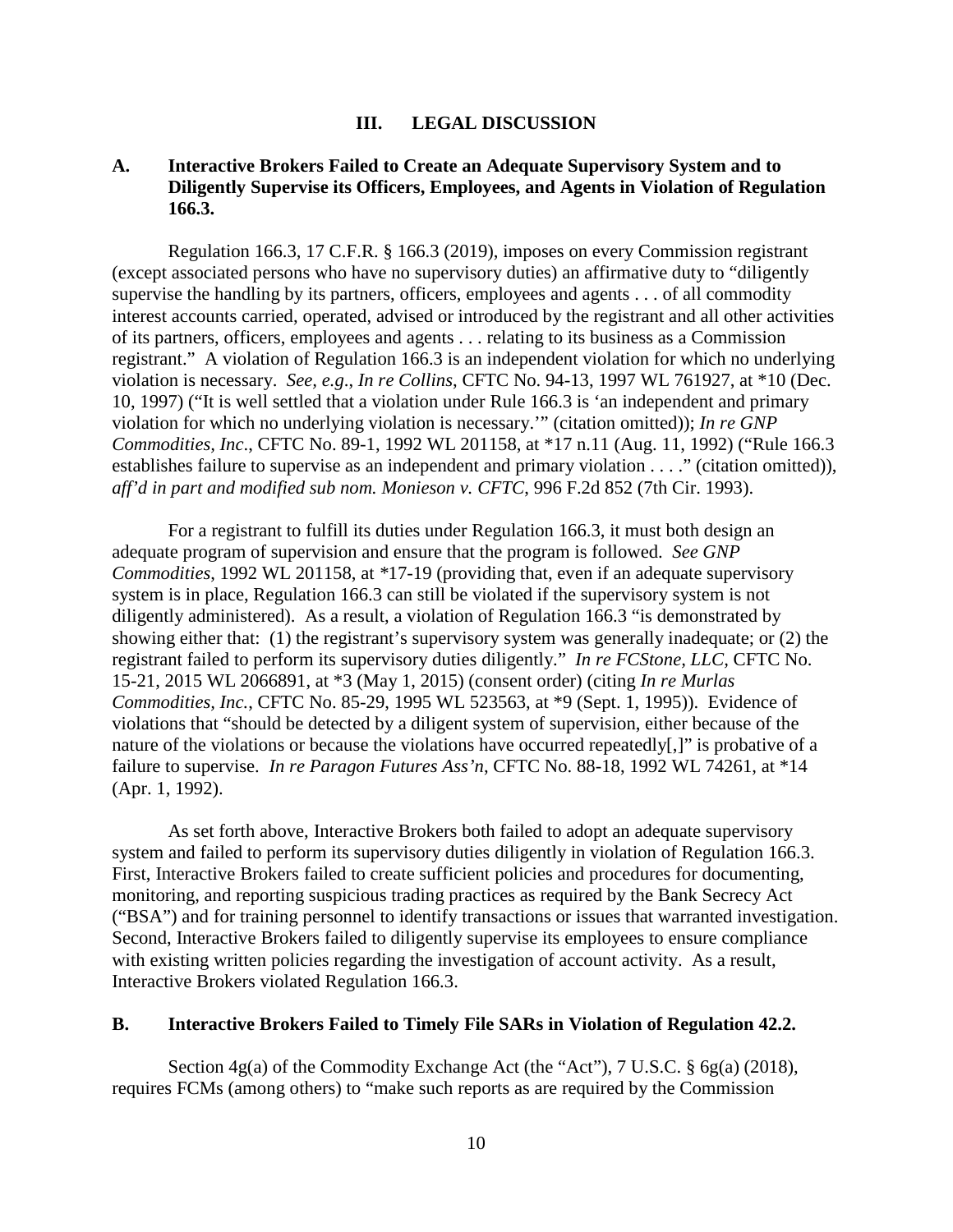Commission "to make and promulgate such rules and regulations as, in the judgment of any of the purposes of [the Act]." Relying on the Commission's authority under Sections 4g 42.2 (2019), which in relevant part requires every FCM to "comply with the applicable Treasury under that Act at 31 CFR chapter X[.]" Accordingly, Regulation 42.2 requires Interactive Brokers must file SARs. regarding transactions and positions of such [FCM], and the transactions and position of the customer thereof[.]" Section 8a(5) of the Act, 7 U.S.C. § 12a(5) (2018), authorizes the the Commission, are reasonably necessary to effectuate any of the provisions or to accomplish and 8a of the Act, among other provisions, the Commission issued Regulation 42.2, 17 C.F.R. § provisions of the Bank Secrecy Act and the regulations promulgated by the Department of the compliance with the regulations promulgated by FinCEN, a bureau of the Department of the Treasury, under the BSA. Those regulations include FinCEN Regulation 1026.320, 31 C.F.R. § 1026.320 (2019), which, as stated above, dictates in what circumstances an FCM such as

Interactive Brokers must file SARs.<br>FinCEN Regulation 1026.320(a)(1)–(2) requires FCMs to file a report of any suspicious among other things: transaction if the transaction is conducted (or attempted) through the FCM, involves funds of at least \$5,000, and the FCM "knows, suspects, or has reason to suspect that the transaction.]"

 order to hide or disguise funds or assets derived from illegal activity (including, or to avoid any transaction reporting requirement under Federal law or regulation; (i) Involves funds derived from illegal activity or is intended or conducted in without limitation, the ownership, nature, source, location, or control of such funds or assets) as part of a plan to violate or evade any Federal law or regulation

 requirements of [Chapter X] or of any other regulations promulgated under the (ii) Is designed, whether through structuring or other means, to evade any Bank Secrecy Act;

 particular customer would normally be expected to engage, and the FCM or (iii) Has no business or apparent lawful purpose or is not the sort in which the [introducing broker in commodities ("IB–C")] knows of no reasonable explanation for the transaction after examining the available facts, including the background and possible purpose of the transaction; or

(iv) Involves use of the FCM or IB–C to facilitate criminal activity.

 A suspicious transaction must be reported by filing a SAR "no later than 30 calendar days more than sixty days after the initial detection. *Id*. FCMs must also implement and maintain a relationships for the purpose of developing a customer risk profile; and (ii) [c]onducting ongoing after the date of the initial detection by the reporting FCM . . . of facts that may constitute a basis for filing a SAR[.]" 31 C.F.R. § 1026.320(b)(3). An FCM may delay filing for an additional thirty days if no suspect is identified on the date of the initial detection, but filing may not occur written AML program that includes, among other things, appropriate risk-based procedures for conducting ongoing customer due diligence. *Id*. § 1026.210(b)(5)(i)–(ii). Those procedures must include but not be limited to "(i) [u]nderstanding the nature and purpose of customer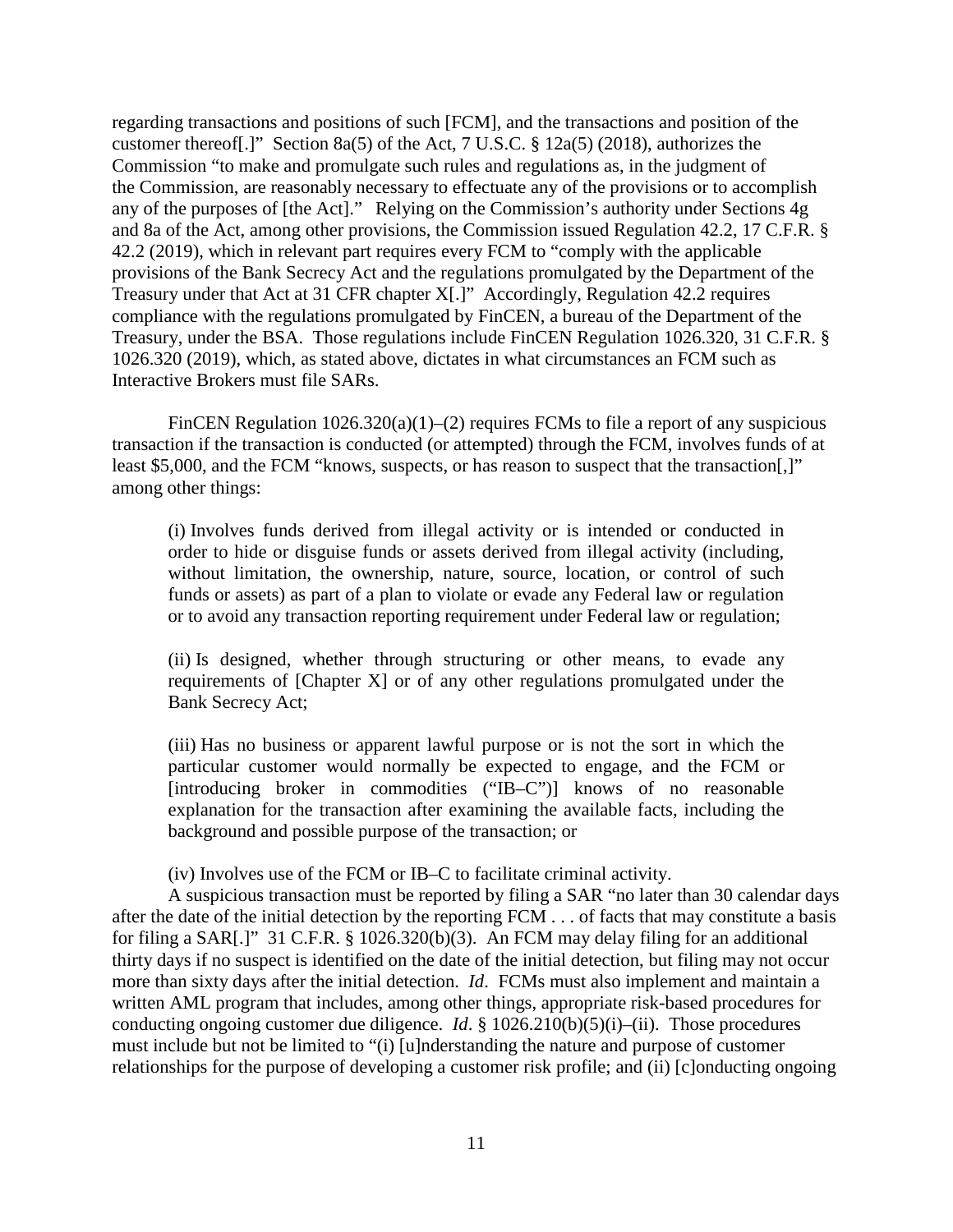monitoring to identify and report suspicious transactions and, on a risk basis, to maintain and update customer information." *Id*.

 evading requirements of the BSA, or the 'facilitat[ion] of illegal activity.'" *SEC v. Alpine Sec.*  SARs "assist law enforcement in detecting whether transactions have 'no apparent or lawful purpose,' or involve 'funds derived from illegal activity,' 'structuring or other means' of *Corp.*, 308 F. Supp. 3d 775, 796 (S.D.N.Y. 2018) (alteration in original) (quoting 31 C.F.R. § 1023.320(a)(2)), *appeal docketed*, No. 19-3272 (2d Cir. Oct. 10, 2019) (addressing the SEC's enforcement of SAR filing and recordkeeping requirements against broker-dealers pursuant to SEC Rule 17a-8, 17 C.F.R. § 240.17a-8 (2019)). The reporting requirements set out in the BSA "are not casual," but rather, "[t]he SAR framework allocates scarce government resources to protect public security by placing the burden of compliance, and of distilling a wide range of possibly relevant information into a SAR narrative, on [regulated entities]." *Id*. at 799-800.

Here, Interactive Brokers had reason to suspect that the transactions at issue had no business or lawful purpose, were not the sort in which the particular customers would normally be expected to engage, and/or involved the use of Interactive Brokers to facilitate criminal activity. As a result, Interactive Brokers had a duty to file SARs in each matter within thirty days after it initially detected facts, as detailed above, that may have constituted a basis for filing a SAR. By failing to do so, Interactive Brokers violated Regulation 42.2.

# **IV. FINDINGS OF VIOLATION**

Based on the foregoing, the Commission finds that, during the Relevant Period, Interactive Brokers failed to: (1) adequately supervise its officers, employees, and agents in violation of Regulation 166.3, 17 C.F.R. § 166.3 (2019); and (2) failed to file SARs when it had a duty to do so in violation of Regulation 42.2, 17 C.F.R. § 42.2 (2019).

# **V. OFFER OF SETTLEMENT**

Interactive Brokers has submitted the Offer in which it, without admitting or denying the findings and conclusions herein:

- A. Acknowledges service of this Order;
- B. Admits the jurisdiction of the Commission with respect to all matters set forth in this Order and for any action or proceeding brought or authorized by the Commission based on a violation of or enforcement of this Order;
- C. Waives:
	- 1. The filing and service of a complaint and notice of hearing;
	- 2. A hearing;
	- 3. All post-hearing procedures;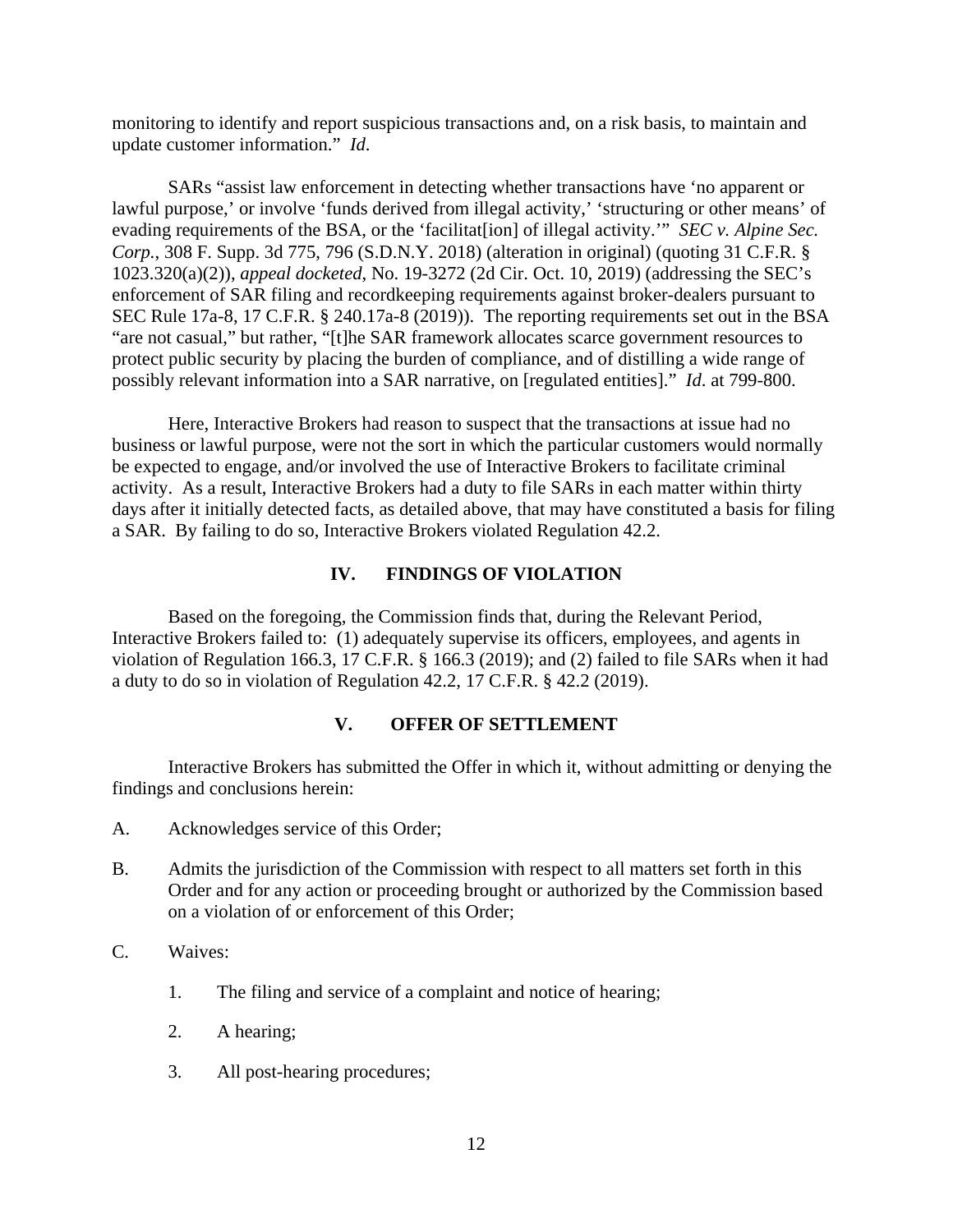- 4. Judicial review by any court;
- staff in the Commission's consideration of the Offer. 5. Any and all objections to the participation by any member of the Commission's
- staff in the Commission's consideration of the Offer; 6. Any and all claims that it may possess under the Equal Access to Justice Act, 5 U.S.C. § 504 (2018) and 28 U.S.C. § 2412 (2018), and/or the rules promulgated by the Commission in conformity therewith, Part 148 of the Commission's
- Regulations, 17 C.F.R. pt. 148 (2019), relating to, or arising from, this proceeding;<br>7. Any and all claims that it may possess under the Small Business Regulatory and Enforcement Fairness Act of 1996, Pub. L. No. 104-121, tit. II, §§ 201-253, 110 Stat. 847, 857-74 (codified as amended at 28 U.S.C. § 2412 and in scattered sections of 5 U.S.C. and 15 U.S.C.), relating to, or arising from, this proceeding;
- 8. Any claims of Double Jeopardy based upon the institution of this proceeding or the entry in this proceeding of any order imposing a civil monetary penalty or any other relief, including this Order;
- D. Stipulates that the record basis on which this Order is entered shall consist solely of the findings contained in this Order to which Interactive Brokers has consented in the Offer;
- Consents, solely on the basis of the Offer, to the Commission's entry of this Order that: E. Consents, solely on the basis of the Offer, to the Commission's entry of this Order that: 1. Makes findings by the Commission that Interactive Brokers violated Regulations
	- 42.2 and 166.3, 17 C.F.R. §§ 42.2, 166.3 (2019);
	- 2. Orders Interactive Brokers to cease and desist from violating Regulations 42.2 and 166.3;
	- 3. Orders Interactive Brokers to pay a civil monetary penalty in the amount of eleven million five hundred thousand dollars (\$11,500,000), plus post-judgment interest, within ten days of the date of entry of this Order; and
	- 4. Orders Interactive Brokers and its successors and assigns to comply with the conditions and undertakings consented to in the Offer and as set forth in Part VI of this Order, including, but not limited to, Interactive Brokers' undertaking to pay disgorgement in the amount of seven hundred six thousand two hundred fourteen dollars and sixty-seven cents (\$706,214.67), plus post-judgment interest according to the terms set forth below; and
- F. Represents that since the commencement of the Commission's investigation, Interactive Brokers has engaged in substantial remedial measures relating to its AML program, including enhancing its internal controls designed to detect suspicious activity through, among other things: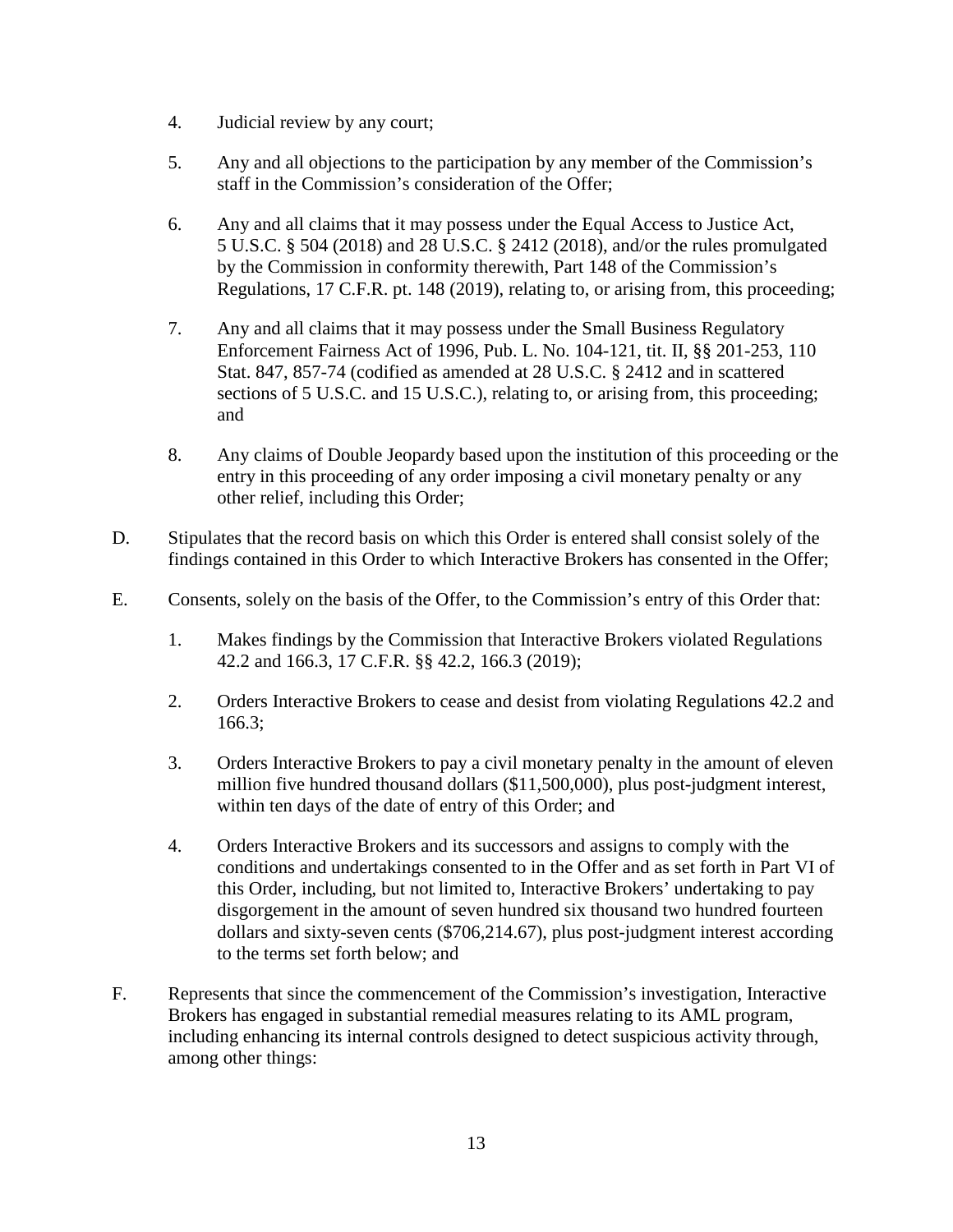- 1. The reorganization of Interactive Brokers' compliance department and the hiring of dozens of new AML-dedicated staff to perform customer surveillance functions, including senior personnel with regulatory and law-enforcement backgrounds;
- and independent testing of Interactive Brokers' AML program; 2. The engagement of outside consultants to conduct various reviews, assessments,
- 3. Updated training at onboarding and on a recurring basis concerning surveillance systems and processes;
- Enhanced policies and procedures related to investigations of customer conduct; 4. Enhanced policies and procedures related to investigations of customer conduct; 5. The development and ongoing implementation of a new case management system
- and new surveillance reports; and
- 6. Engaged an outside consultant to conduct the annual independent audit of its AML program.

Upon consideration, the Commission has determined to accept the Offer.

#### **VI. VI. ORDER**

# **Accordingly, IT IS HEREBY ORDERED THAT:**

- A. Interactive Brokers and its successors and assigns shall cease and desist from violating Regulations 42.2 and 166.3, 17 C.F.R. §§ 42.2, 166.3 (2019).
- B. Interactive Brokers shall pay a civil monetary penalty in the amount of eleven million five hundred thousand dollars (\$11,500,000) ("CMP Obligation") within ten days of the date of the entry of this Order. If the CMP Obligation is not paid in full within ten days of the date of entry of this Order, then post-judgment interest shall accrue on the CMP Obligation beginning on the date of entry of this Order and shall be determined by using the Treasury Bill rate prevailing on the date of entry of this Order pursuant to 28 U.S.C. § 1961 (2018).

 then the payment shall be made payable to the Commodity Futures Trading Commission Interactive Brokers shall pay the CMP Obligation and any post-judgment interest by electronic funds transfer, U.S. postal money order, certified check, bank cashier's check, or bank money order. If payment is to be made other than by electronic funds transfer, and sent to the address below:

MMAC/ESC/AMK326 Commodity Futures Trading Commission Division of Enforcement 6500 S. MacArthur Blvd. HQ Room 181 Oklahoma City, OK 73169 (405) 954-6569 office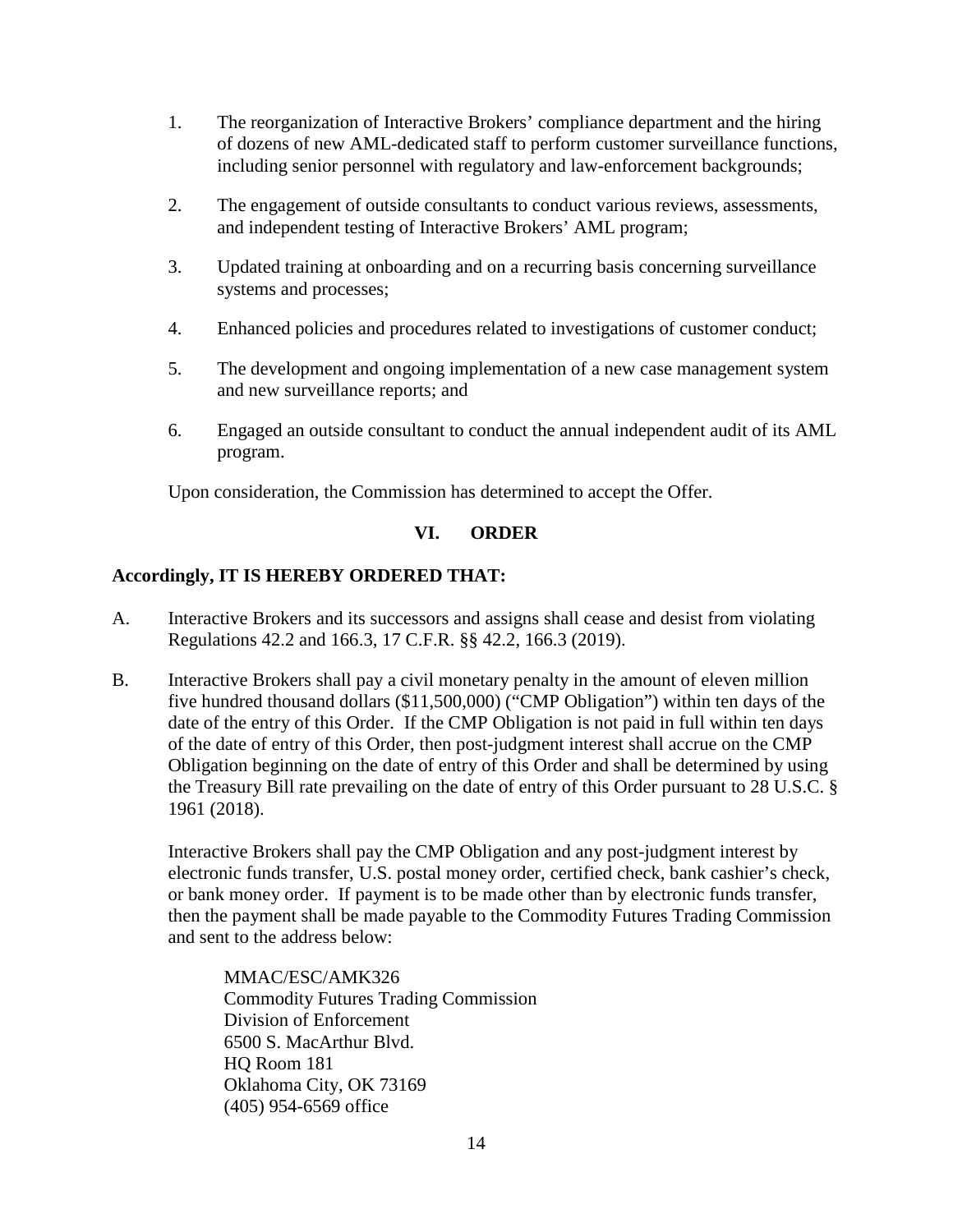# (405) 954-1620 fax 9-AMC-AR-CFTC@faa.gov

 and the name and docket number of this proceeding. Interactive Brokers shall If payment is to be made by electronic funds transfer, Interactive Brokers shall contact Marie Thorne or her successor at the above address to receive payment instructions and shall fully comply with those instructions. Interactive Brokers shall accompany payment of the CMP Obligation with a cover letter that identifies Interactive Brokers as the payer simultaneously transmit copies of the cover letter and the form of payment to the Chief Financial Officer, Commodity Futures Trading Commission, Three Lafayette Centre, 1155 21st Street, NW, Washington, DC 20581.

- C. Interactive Brokers and its successors and assigns shall comply with the following conditions and undertakings set forth in the Offer:
	- successors and assigns, agents or employees under its authority or control shall 1. Public Statements: Interactive Brokers agrees that neither it nor any of its take any action or make any public statement on behalf of Interactive Brokers denying, directly or indirectly, any findings or conclusions in this Order or creating, or tending to create, the impression that this Order is without a factual basis; provided, however, that nothing in this provision shall affect Interactive Brokers': (i) testimonial obligations; or (ii) right to take legal positions in other proceedings to which the Commission is not a party. Interactive Brokers and its successors and assigns shall comply with this agreement, and shall undertake all steps necessary to ensure that all of its agents and/or employees under its authority or control understand and comply with this agreement.
	- 2. Disgorgement: Interactive Brokers agrees to pay disgorgement in the amount of entry of this Order. If the Disgorgement Obligation is not paid in full within ten seven hundred six thousand two hundred fourteen dollars and sixty-seven cents (\$706,214.67) ("Disgorgement Obligation") within ten days of the date of the days of the date of entry of this Order, then post-judgment interest shall accrue on the Disgorgement Obligation beginning on the date of entry of this Order and shall be determined by using the Treasury Bill rate prevailing on the date of entry of this Order pursuant to 28 U.S.C. § 1961 (2018).

 To effect payment of the Disgorgement Obligation by Interactive Brokers and the distribution of disgorged funds, the Commission appoints the NFA as "Monitor." The Monitor shall receive payment of the Disgorgement Obligation and any postjudgment interest from Interactive Brokers and make distributions as set forth below. Because the Monitor is not being specially compensated for these services, and these services are outside the normal duties of the Monitor, it shall not be liable for any action or inaction arising from its appointment as Monitor, other than actions involving fraud.

Interactive Brokers shall pay the Disgorgement Obligation and any post-judgment interest under this Order by electronic funds transfer, or U.S. postal money order,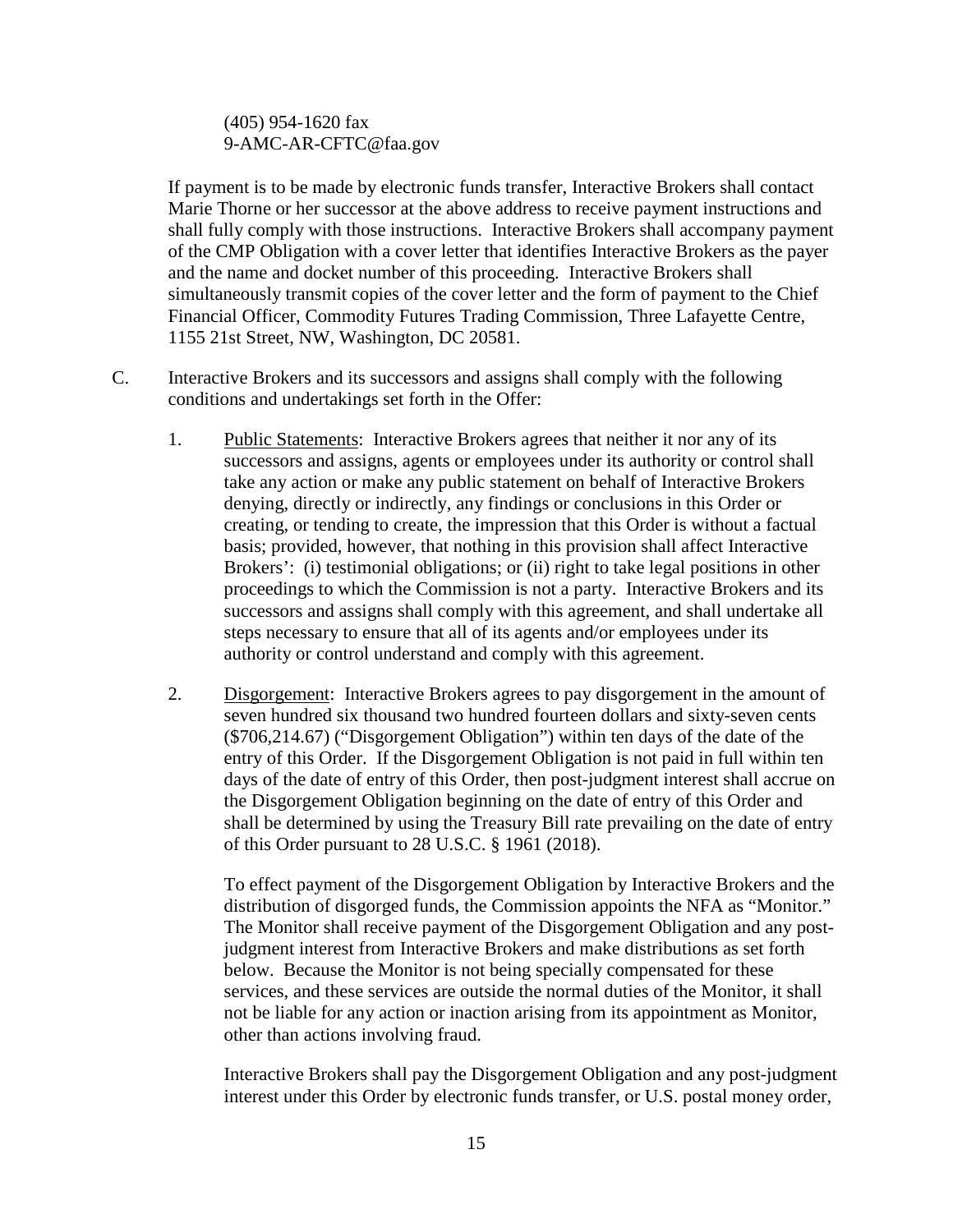certified check, bank cashier's check, or bank money order to the Office of 1800, Chicago, Illinois 60606, under cover of a letter that identifies Interactive Administration, National Futures Association, 300 South Riverside Plaza, Suite Brokers as the payer, the name and docket number of this proceeding, and the amount and method of payment. Interactive Brokers shall simultaneously transmit copies of the cover letter and the form of payment to the Director, Division of Enforcement, and the Chief Financial Officer, at Commodity Futures Trading Commission, Three Lafayette Centre, 1155 21st Street, NW, Washington, D.C. 20581.

 the U.S. Treasury for satisfaction of Interactive Brokers' Disgorgement The Commission will provide to the Monitor a list of Park's customers to whom the disgorged funds should be paid, their last-known addresses, and the estimated amounts owed by Park to each of them. The Monitor shall distribute disgorgement funds to those customers in an equitable manner as determined by the Monitor. The Monitor shall oversee the distribution of funds of the Disgorgement Obligation and shall have the discretion to defer distribution until such time as it may deem appropriate. In the event that the amount of payments of the Disgorgement Obligation to the Monitor are of a *de minimis* nature such that the Monitor determines that the administrative cost of making a disgorgement distribution is impractical, the Monitor may, in its discretion, treat such disgorgement payments as civil monetary penalty payments, which the Monitor shall forward to the Commission following the instructions for the CMP Obligation as set forth in Section VI.B above. To the extent any funds accrue to Obligation, such funds shall be transferred to the Monitor for disbursement in accordance with the procedures set forth in this Order.

 Nothing herein shall be construed in any way to limit or abridge the rights of any customers of Park that exist under state or common law.

- Enforcement ("Division"), in this action, and in any current or future Commission period of five years from the date of the entry of this Order, or until any whichever is longest. 3. Cooperation, In General: Interactive Brokers shall cooperate fully and expeditiously with the Commission, including the Commission's Division of investigation or action related thereto ("Commission Related Matters"). Interactive Brokers shall also cooperate in any investigation, civil litigation, or administrative matter related to, or arising from, the subject matter of this action ("Subject Related Matters"). Interactive Brokers' cooperation shall continue for a Commission Related Matters or Subject Related Matters are concluded,
- whichever is longest.<br>4. Independent Consultant: In the course of the Division's investigation, Interactive Brokers enlisted the services of an independent consultant ("Outside Consultant #1"), to review and evaluate Interactive Brokers' AML program and the supervisory issues raised herein and to make recommendations for improvement with respect to the matters assessed ("Outside Consultant #1's Recommendations"). Interactive Brokers recently retained a separate consultant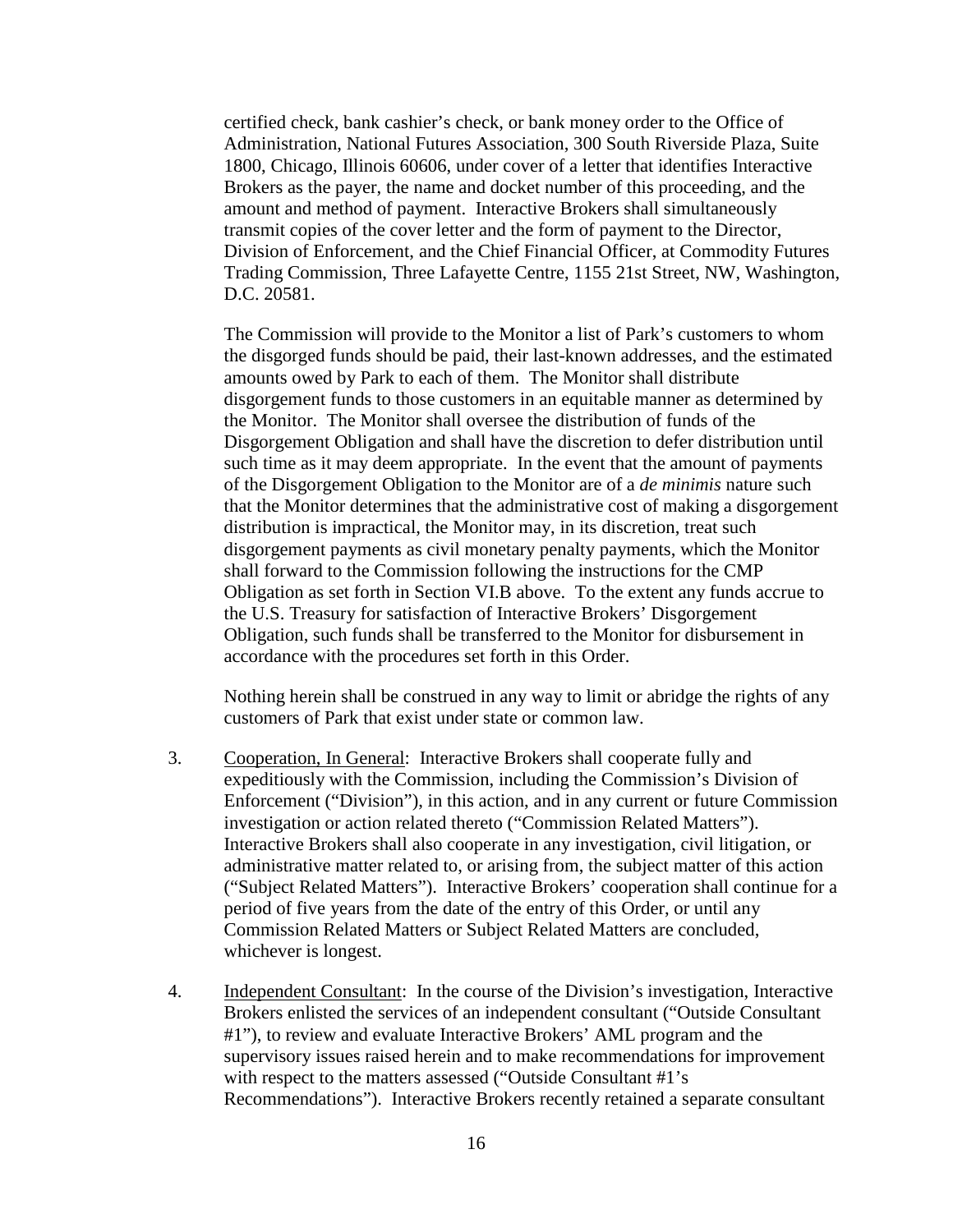its own expense for the purposes of generating a report, as outlined below, and ("Outside Consultant #2") to assess Interactive Brokers' implementation of Outside Consultant #1's Recommendations, all 107 of which Interactive Brokers has adopted. Interactive Brokers shall continue to retain Outside Consultant #2 at shall facilitate Outside Consultant #2's efforts by making available to Outside Consultant #2 all relevant Interactive Brokers records and personnel, whether located in the United States or any other location.

- recommendations, where necessary, for improvements in Interactive Brokers' a. On a quarterly basis, Outside Consultant #2 shall submit to the Division a report reflecting Interactive Brokers' status as to implementing each of Outside Consultant #1's recommendations, as well as making related internal controls, policies, procedures (written and otherwise), systems, and training related to achieving compliance with Regulations 42.2 and 166.3. Any costs associated with the submission of quarterly reports shall be borne by Interactive Brokers.
- Consultant #1's Recommendations, including any additional b. Upon completion of its review, and by no later than 365 days from the date of the entry of this Order, Outside Consultant #2 shall submit a written report to Interactive Brokers and the Division (the "Confidential Report") assessing Interactive Brokers' compliance with and implementation of Outside recommendations. The Confidential Report shall include a description of the review performed and the conclusions reached.
- Recommendations and any additional recommendations made by Outside Consultant #2 within 120 days after receiving the Confidential Report. If implementation cannot be accomplished within 120 days following receipt of c. Interactive Brokers shall fully implement all of Outside Consultant #1's the Confidential Report, Interactive Brokers must present a specific timetable and plan to the Division for its acceptance.
- to demonstrate compliance. The Division may make reasonable requests for d. Within 120 days after receiving the Confidential Report, or any longer time period approved in writing by the Division, Interactive Brokers shall provide Outside Consultant #2 and the Division with a written Implementation Report, certified by an officer of Interactive Brokers, attesting to, containing documentation of, and setting forth the details of Interactive Brokers' implementation of all of Outside Consultant #1's Recommendations and any additional recommendations made by Outside Consultant #2. The certification shall identify the undertakings, provide written evidence of compliance in the form of a narrative, and be supported by exhibits sufficient further evidence of compliance, and Interactive Brokers agrees to provide such evidence.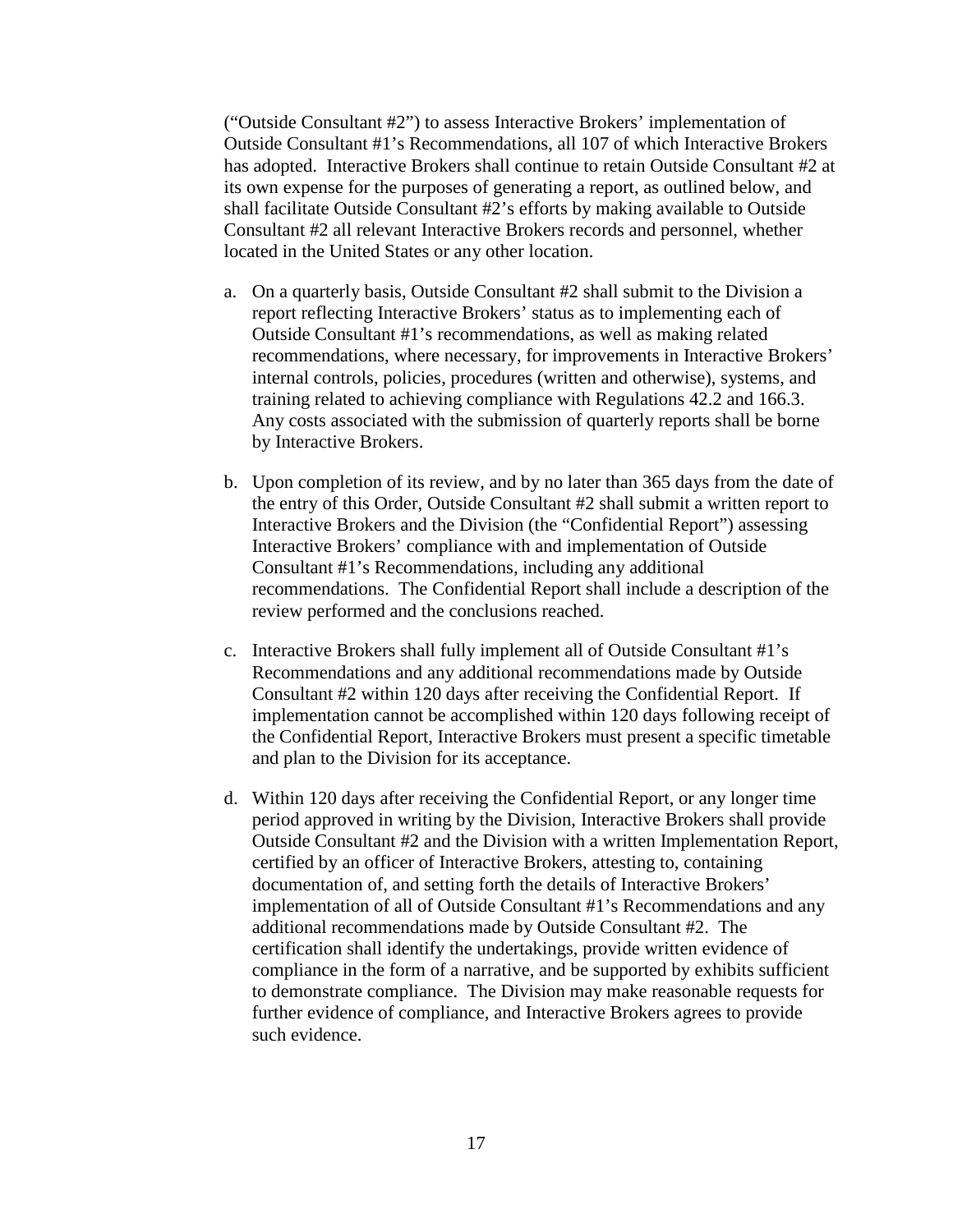- e. Interactive Brokers shall not terminate its relationship with Outside Consultant #2 before the completion of the requirements set forth in this Order without the Division's prior written approval.
- necessary to perform its duties. Interactive Brokers shall require Outside f. Interactive Brokers shall cooperate with Outside Consultant #2 and Outside Consultant #2 shall have the authority to take such reasonable steps, in its view, as may be necessary to be fully informed about the operations of Interactive Brokers within the scope of this review, including full access to all information, files, books, records, and personnel Outside Consultant #2 deems Consultant #2 to report to the Division on its activities as the Division may request and shall place no restrictions on Outside Consultant #2's communications with the Division. Further, upon request, Interactive Brokers shall make available to the Division any and all communications between Outside Consultant #2 and Interactive Brokers and documents reviewed by Outside Consultant #2 in connection with this review.
- g. The Commission's acceptance of Interactive Brokers' Offer and entry of this Order shall not be construed as the Commission's approval of any policy or practice reviewed by Outside Consultant #1 or Outside Consultant #2 and/or implemented based on the recommendation of Outside Consultant #1 or Outside Consultant #2.
- h. Interactive Brokers shall not be in and shall not have an attorney-client relationship with Outside Consultant #2 and shall not seek to invoke the attorney-client privilege or other doctrine or privilege to prevent Outside Consultant #2 from transmitting any information, reports, or documents to the Division. Any person engaged to assist Outside Consultant #2 in the performance of its duties pursuant to this Order shall not, without prior written consent from the Division, enter into any employment, consultant, attorneyclient, auditing, or other professional relationship with Interactive Brokers or any of Interactive Brokers' present or former affiliates, directors, officers, employees, or agents for the period of Outside Consultant #2's engagement and for a period of two years after the engagement; provided, however, that nothing herein shall prevent Outside Consultant #2 from serving in a consulting role pursuant to an agreement with the Financial Industry Regulatory Authority, Inc. (FINRA).
- i. Upon written request showing good cause, Division staff may extend any of the procedural dates set forth above except the period of engagement of the Outside Consultants.
- Commission's right to seek to compel payment of any remaining balance. 5. Partial Satisfaction: Interactive Brokers understands and agrees that any acceptance by the Commission of any partial payment of Interactive Brokers' CMP Obligation or Disgorgement Obligation shall not be deemed a waiver of its obligation to make further payments pursuant to this Order, or a waiver of the